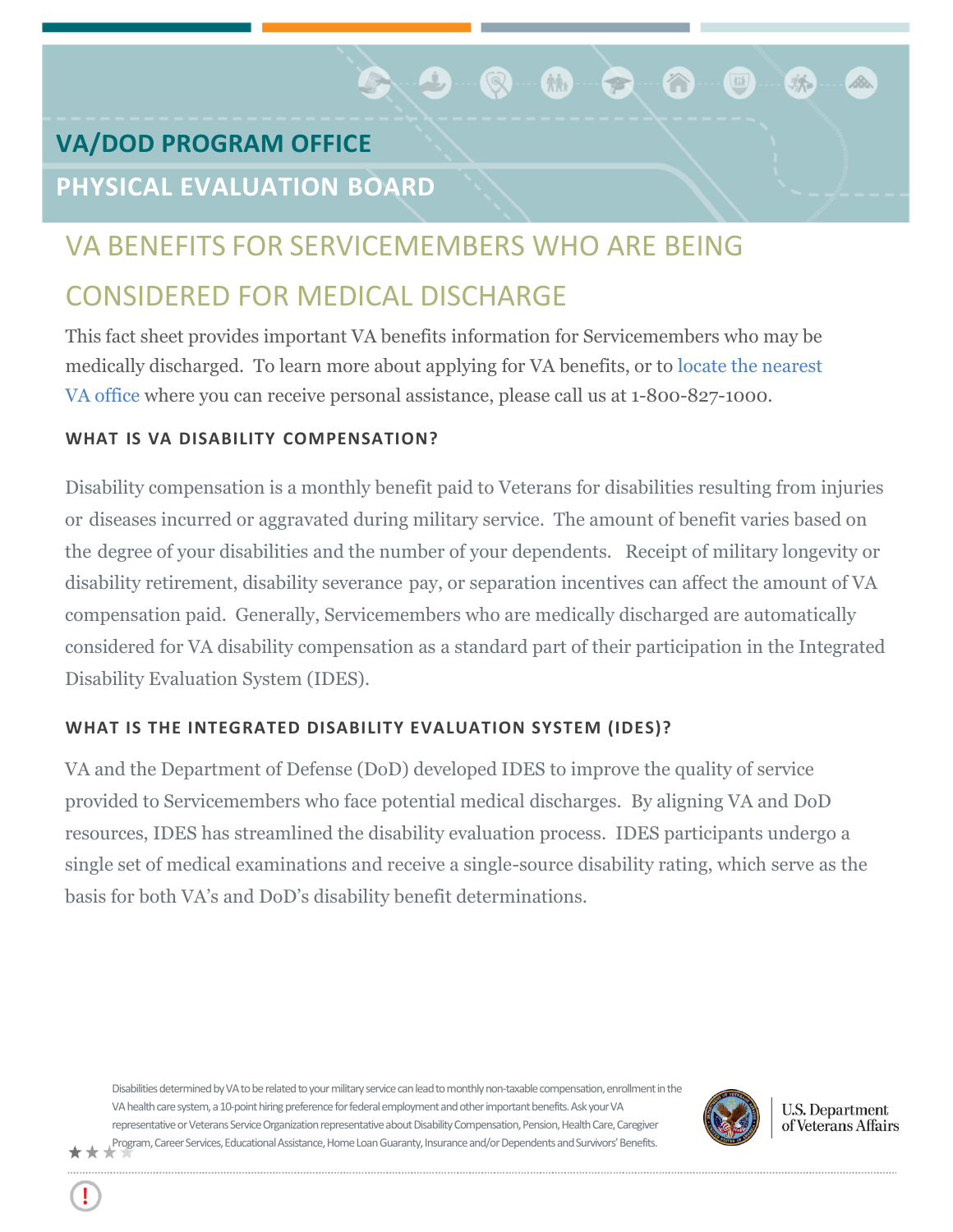#### **HOW CAN I ENROLL IN IDES?**

To participate in IDES, Servicemembers must be referred into the program by their respective Military Service Department. Servicemembers do not submit applications, and cannot elect to participate in IDES. If you are referred into IDES, you will be assigned a Physical Evaluation Board Liaison Officer (PEBLO) and a VA Military Service Coordinator (MSC). Your PEBLO and MSC will provide you with further information about the IDES program.

## **HOW CAN I APPLY FOR COMPENSATION IF I AM NOT REFFERED TO IDES?**

Servicemembers who are not referred to IDES, can submit applications for VA Compensation once they are within 180 days of their separation or retirement date, or at any time after discharge. For additional information and [learn how to apply.](http://www.benefits.va.gov/compensation)

## **AM I ELIGIBLE FOR VOCATIONAL REHABILITATION AND EMPLOYMENT (VR&E) SERVICES?**

Servicemembers awaiting discharge because of a disability may be eligible for VR&E services. By developing an individualized rehabilitation program based on each participant's specific needs and abilities, VR&E helps disabled Veterans attain suitable employment or achieve independence in daily living. See additional information about [VR&E services.](http://www.vba.va.gov/bln/vre)

## **WHAT VA HEALTH CARE BENEFITS ARE AVAILABLE?**

VA provides free health care to veterans with combat service for conditions possibly related to military service for a period of five years, beginning on the date of their separation from active military service. Additionally, one-time dental treatment is available up to 180 days following separation if you were not provided treatment within the 90-day period preceding your separation. VA health care is also available while on active duty in emergency situations and upon referral by military treatment facilities or TRICARE. Veterans with disabilities that VA determines are related to their military service are entitled to free lifetime health care for those disabilities and are assigned to priority groupings in the VA health care system.

VA/DOD Program Office- February 2015